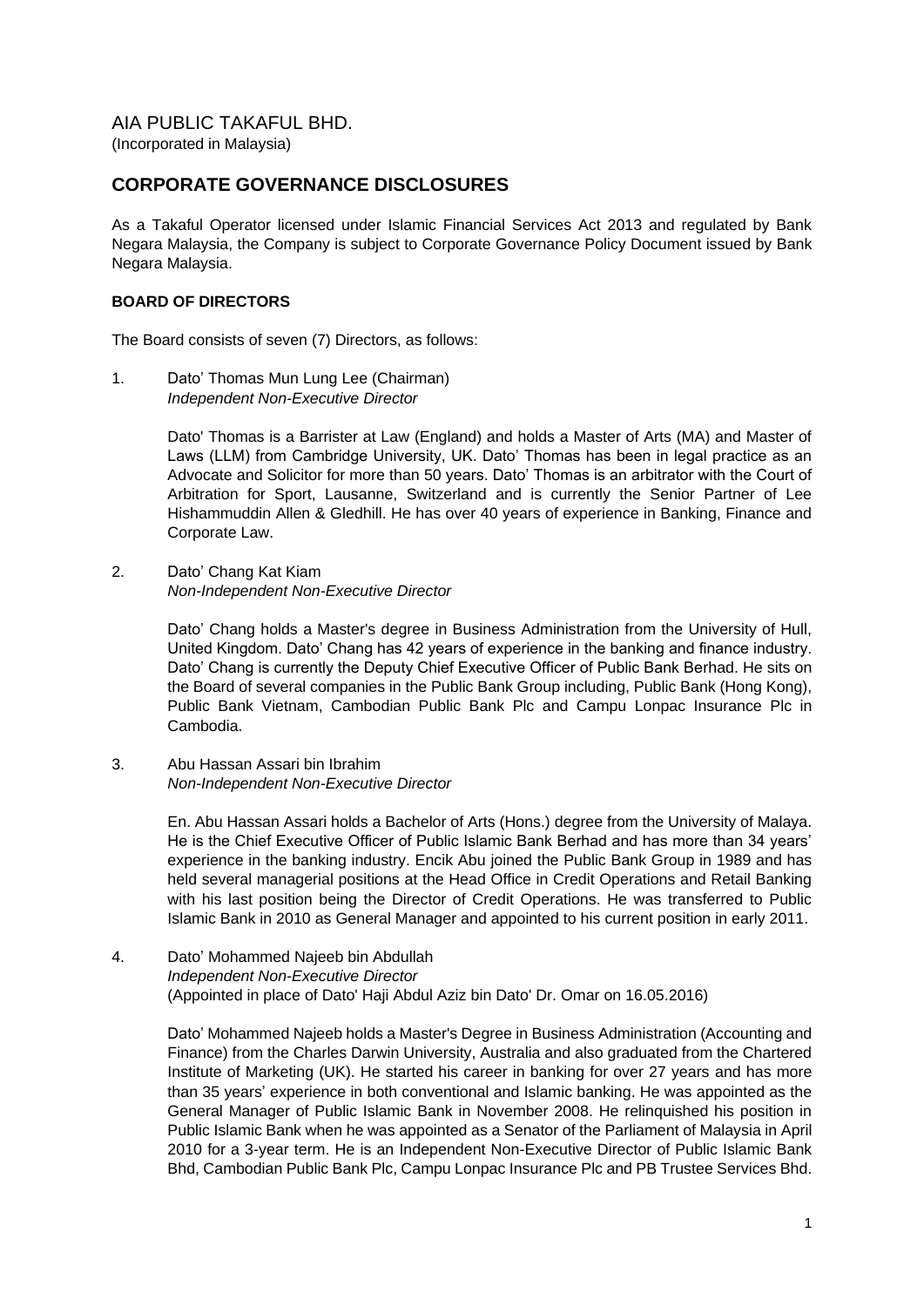## CORPORATE GOVERNANCE DISCLOSURES (CONTINUED)

#### BOARD OF DIRECTORS (CONTINUED)

#### 5. Dato' Majid bin Mohamad *Independent Non-Executive Director*

Dato' Majid holds a Bachelor of Arts (Hons.) degree from University of Malaya and Masters of Business Administration degree from Manchester Business School, England. Dato' Majid also attended senior management programmes at Harvard Business School, USA, INSEAD in France and ICLIF, Malaysia. Dato' Majid has extensive experience in establishment, governance and regulatory planning and rehabilitation of financial institutions. He started his career in Bank Negara Malaysia in 1977 and held various supervisory roles across key departments, from audit to economics, bank and insurance regulations. Dato' Majid was Chief Executive Officer of several life and general insurance companies in Malaysia and is currently the Principal Advisor of MBM Advisors (L) Ltd, a consultancy based in Labuan International Business and Financial Centre.

#### 6. Mohd Daruis bin Zainuddin *Independent Non-Executive Director*

En. Mohd Daruis is a Fellow of the Association of Chartered Certified Accountants as well as a Member of the Malaysian Institute of Certified Public Accountants, Malaysian Institute of Accountants and Chartered Tax Institute of Malaysia. He is the Sole Practitioner in an audit firm MDZ & Co. Encik Daruis was with Pricewaterhouse Coopers Malaysia between 1974 and 2004, when he held the position of Senior Partner. He was also a Member of the ACCA Malaysian Advisory Committee and Dewan Perniagaan Islam Malaysia Negeri Johor.

7. Anusha a/p Thavarajah *Executive Director*

> Ms Anusha was appointed CEO of AIA Bhd. in June 2015. She joined AIA in 2002 as Vice President of Actuarial and later took on the role of Appointed Actuary & Head of Product Development in ING Insurance Berhad, where she went on to become Deputy CEO. Anusha returned to AIA in 2011 as Deputy General Manager of Operations, Finance & Actuarial. Prior to becoming CEO, Ms Anusha was appointed as the Regional Business Development Director of AIA Group Limited. She holds a First Class Honours in Mathematics & Statistics from the UK's University of Birmingham and is also a Fellow of the Institute of Actuaries, UK.

In promoting independent oversight by the Board, the tenure limit for Independent Directors is nine (9) years from the date of the Director's initial appointment. The Board is also discouraged from having more than seven (7) Directors. However, a maximum of ten (10) Directors may be allowed provided the additional Directors are Independent Directors.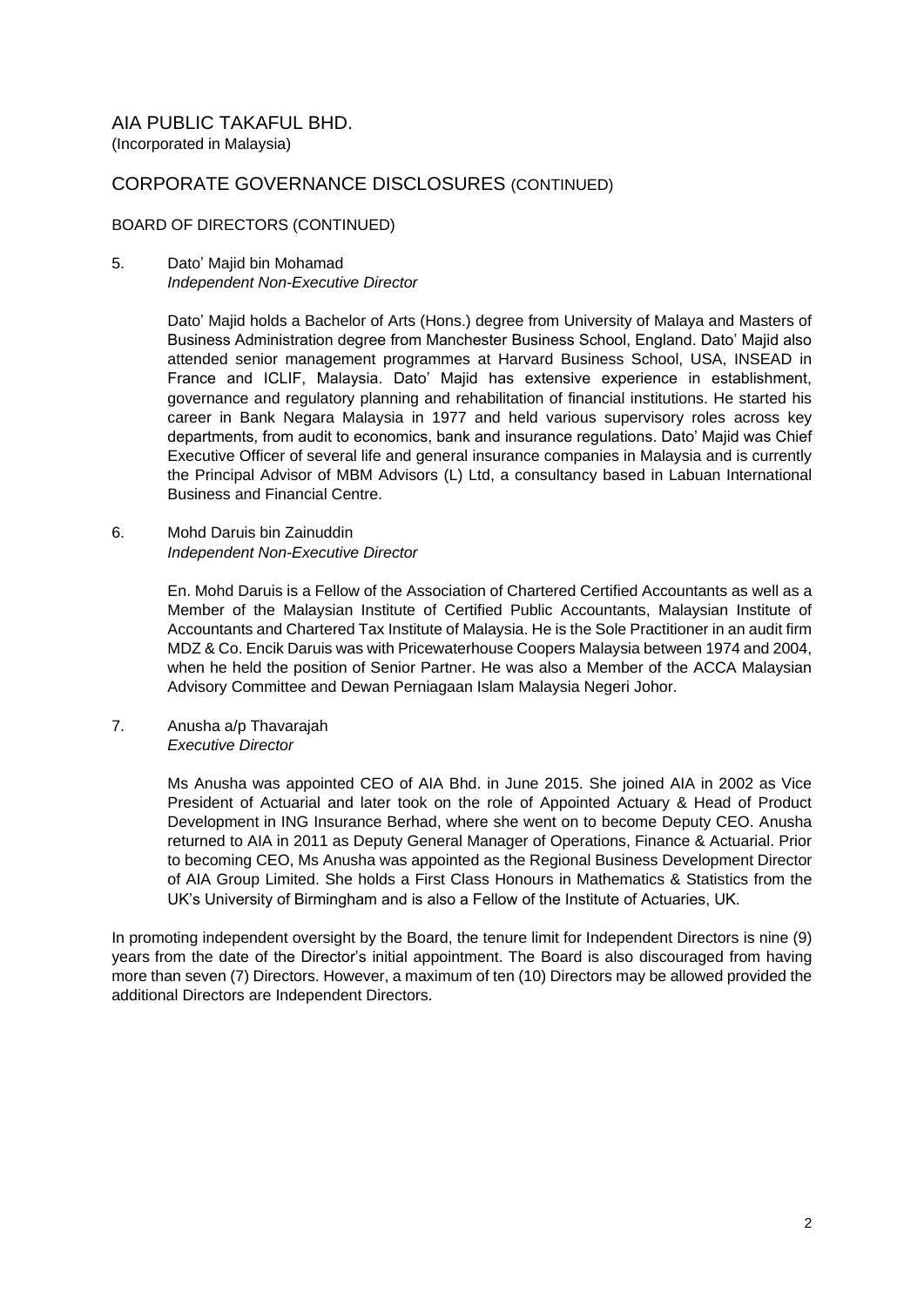# CORPORATE GOVERNANCE DISCLOSURES (CONTINUED)

## BOARD OF DIRECTORS (CONTINUED)

During the financial year, a total number of twenty three (23) Board and Board Committee Meetings were held, as set out below:

|                    | <b>Audit</b><br><b>Committee</b> | <b>Risk</b><br><b>Management</b><br><b>Committee</b> | <b>Committee</b> | <b>Nominating Remuneration</b><br><b>Committee</b> | <b>Board</b> |
|--------------------|----------------------------------|------------------------------------------------------|------------------|----------------------------------------------------|--------------|
| Number of meetings |                                  |                                                      |                  |                                                    |              |

The Chairman and Members of each Board Committees during the financial year were as follows:

| <b>Name of Director</b>                            | <b>Audit</b><br><b>Committee</b><br><b>Member</b> | <b>Risk</b><br><b>Management</b><br><b>Committee</b><br><b>Member</b> | <b>Nominating</b><br><b>Committee</b><br><b>Member</b> | <b>Remuneration</b><br>Committee<br><b>Member</b> | <b>Board</b><br><b>Member</b> |
|----------------------------------------------------|---------------------------------------------------|-----------------------------------------------------------------------|--------------------------------------------------------|---------------------------------------------------|-------------------------------|
| Dato' Thomas Mun Lung<br>Lee                       | <b>No</b>                                         | No.                                                                   | No.                                                    | No.                                               | Yes.<br>(Chairman)            |
| Dato' Majid bin Mohamad                            | <b>No</b>                                         | <b>Yes</b>                                                            | Yes.<br>(Chairman)                                     | <b>Yes</b><br>(Chairman)                          | <b>Yes</b>                    |
| Mohd Daruis bin Zainuddin<br>(Please refer Note 1) | <b>Yes</b>                                        | <b>Yes</b><br>(Chairman)                                              | <b>Yes</b>                                             | <b>Yes</b>                                        | <b>Yes</b>                    |
| Anusha a/p Thavarajah<br>(Please refer Note 2)     | N <sub>o</sub>                                    | No.                                                                   | <b>Yes</b>                                             | No.                                               | Yes                           |
| Dato' Chang Kat Kiam                               | <b>Yes</b>                                        | <b>Yes</b>                                                            | <b>Yes</b>                                             | <b>Yes</b>                                        | <b>Yes</b>                    |
| Dato' Mohammed Najeeb<br>bin Abdullah              | Yes.<br>(Chairman)                                | No.                                                                   | <b>Yes</b>                                             | No.                                               | <b>Yes</b>                    |
| Abu Hassan Assari bin<br><b>Ibrahim</b>            | <b>No</b>                                         | No.                                                                   | No.                                                    | <b>No</b>                                         | Yes                           |

*Notes:*

- *1. Appointed with effect from 20.05.2016.*
- *2. No longer a member with effect from 21.11.2016.*

The roles and responsibilities of the Board and the Board Committees as well as the attendance of each Director at Board and the Board Committee meetings during the financial year are as set out in the Directors' Report of the Company's Audited Financial Statements for the financial year ended 30 November 2016.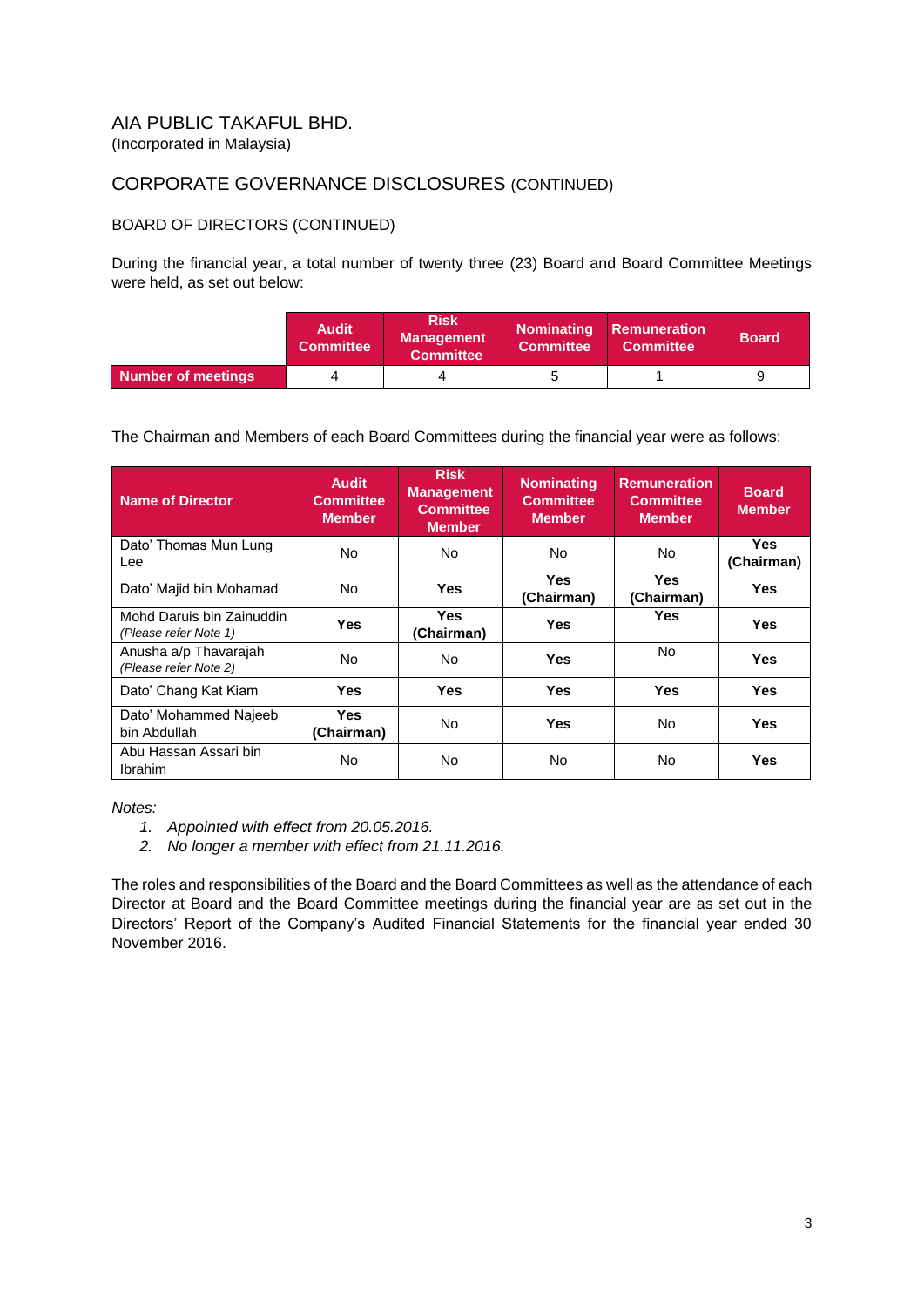# CORPORATE GOVERNANCE DISCLOSURES (CONTINUED)

#### BOARD OF DIRECTORS (CONTINUED)

The Members of the Board had attended briefings, conferences, seminars and trainings during the financial year, which include the following:

| No. | <b>Description</b>                                                                                  |
|-----|-----------------------------------------------------------------------------------------------------|
| 1.  | Briefing on Financial Institutions Directors' Education (FIDE)'s Directors Remuneration Report 2015 |
| 2.  | Kuala Lumpur Islamic Finance Forum (KLIFF): Shariah Audit for Islamic Finance                       |
| 3.  | FIDE Core Programme: Module A                                                                       |
| 4.  | FIDE Core Programme: Module B                                                                       |
| 5.  | KLIFF: Accounting for Islamic Finance Institution                                                   |
| 6.  | FIDE FORUM: 2 <sup>nd</sup> Distinguished Board Leadership Series Avoiding Financial Myopia         |
| 7.  | Briefing with Director General on Corporate Governance Concept Paper                                |
| 8.  | Open Consultation on the Draft FSPB Code of Conduct                                                 |
| 9.  | FIDE Elective Programme: Understanding Evolving Cybersecurity Landscape                             |
| 10. | The Takaful Rendezvous 2016                                                                         |
| 11. | In-house Training                                                                                   |
| 12. | Briefing on Whistleblowing Policy                                                                   |

The Members of the Board were also regularly updated on the issuance of new related Acts and regulations as well as the requirements to be observed both by the Company and Directors.

The Company provides an in-house orientation to newly appointed Directors and the Directors may request trainings on specific subjects in facilitating the Directors to discharge their duties effectively. On an annual basis, the Nominating Committee will conduct annual review of trainings attended by the Directors during each financial year.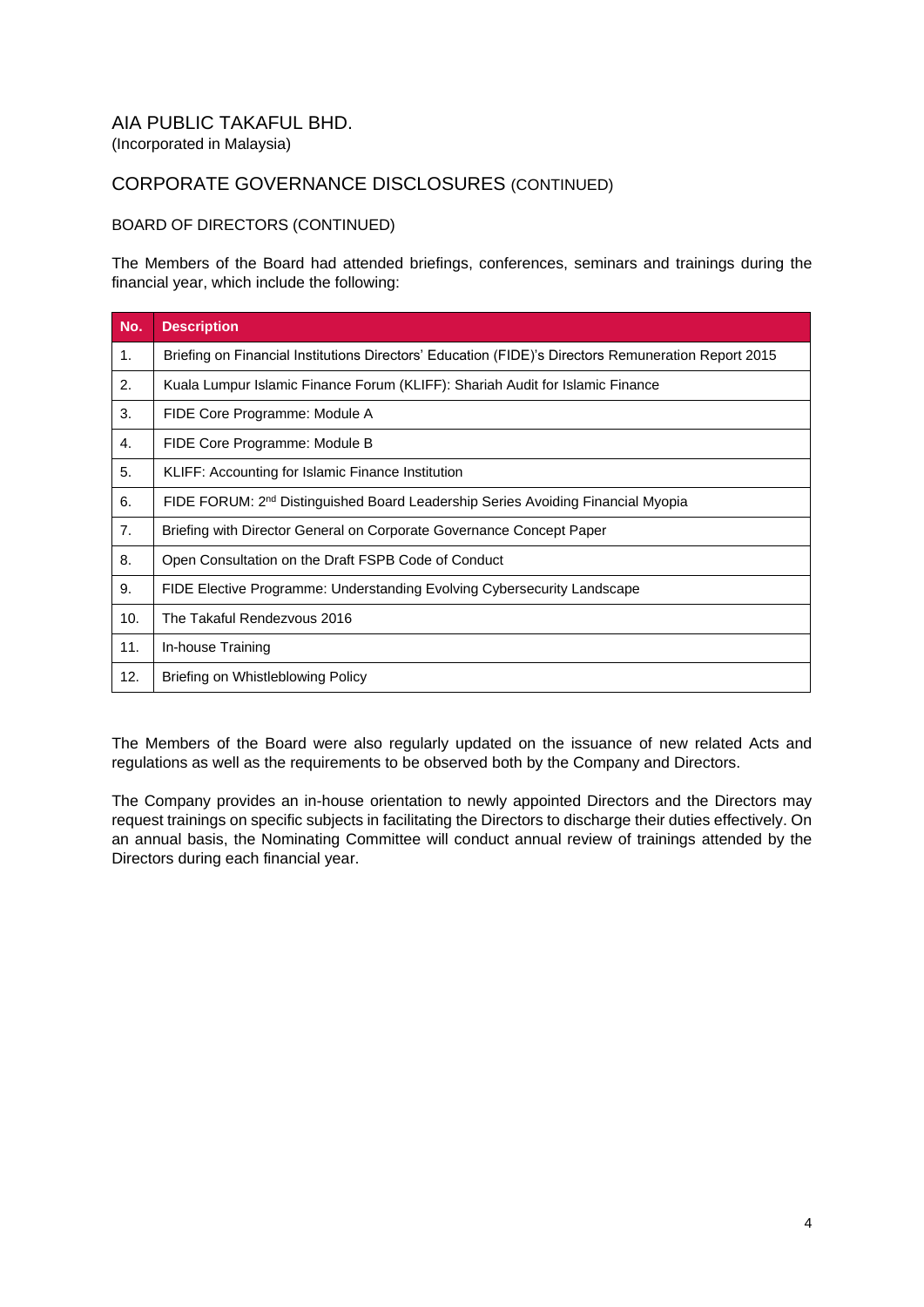## CORPORATE GOVERNANCE DISCLOSURES (CONTINUED)

#### **INTERNAL CONTROL FRAMEWORK**

The Board is responsible for the overall direction and management of the Company and the formulation of the policies to be applied to the Company and the business. Risk Management, Compliance and Internal Audit functions, among others, provide assessment, reporting and assurance on the effectiveness of the Company's policies and operations as well as its compliance with legal and regulatory obligations.

The Company's internal control framework structure is segregated along "three lines of defence" as illustrated below:



There are various policies and procedures in place as internal control to govern the operations of the Company. The following AIA Group policies are adopted by the Company:

AIA Code of Conduct: This policy lays the foundation for good business decisions and guides staff and agents in conducting business honourably, ethically and with utmost professionalism. The Code specifies the standards of behaviour to which every AIA employee and stakeholder is expected to adhere. The Code guides us on compliance, ethics and risk issues and allows us to contribute positively to the societies where we operate.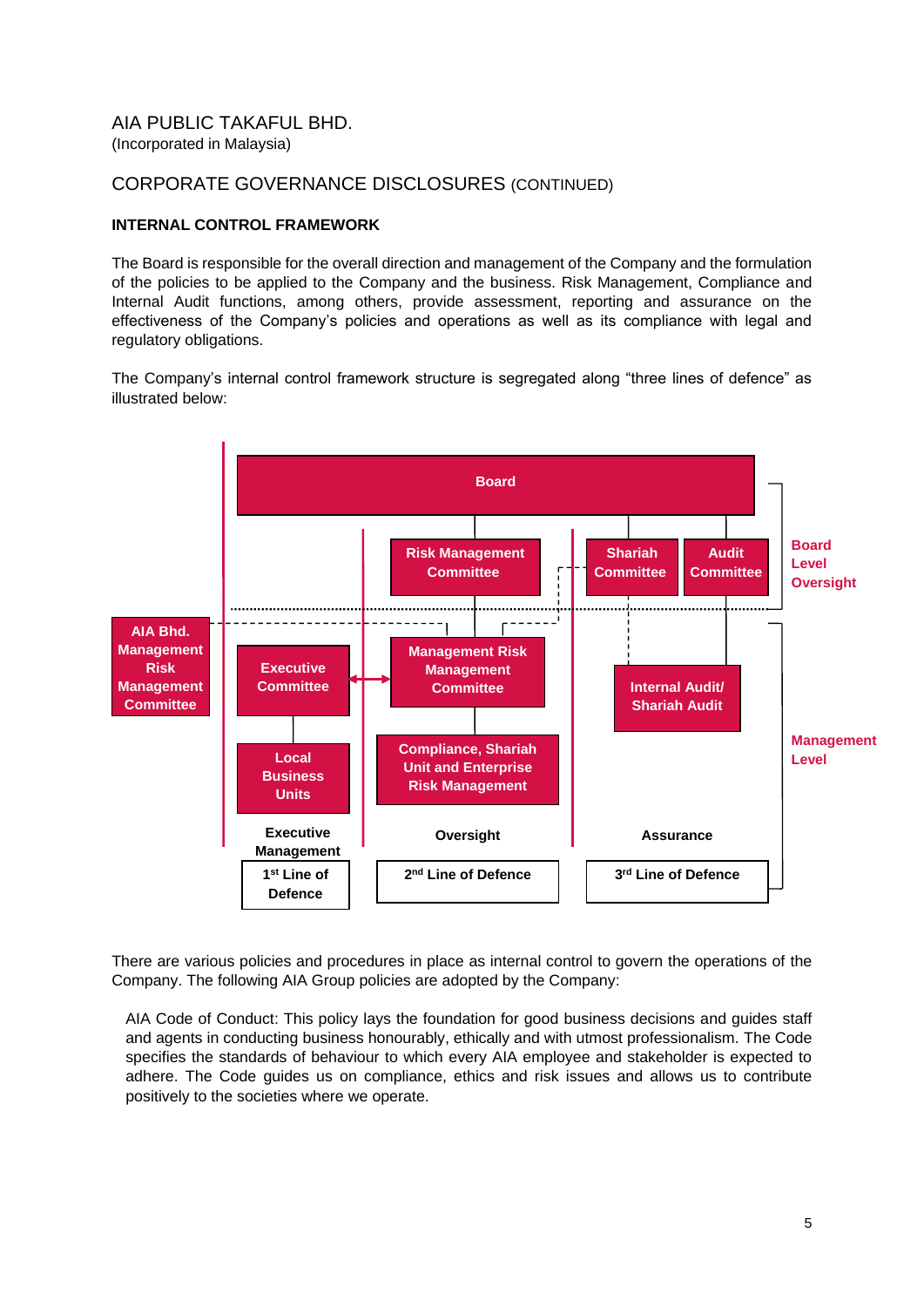## CORPORATE GOVERNANCE DISCLOSURES (CONTINUED)

#### INTERNAL CONTROL FRAMEWORK (CONTINUED)

Whistleblower Protection Policy: This policy aims to establish corporate values and culture that support ethical behavior and to assure confidentiality and non-retaliation to whistleblowers**.** Every employee has the obligation to report unethical behaviour or suspected violations of law or company policy connected with AIA Group business activities.

Anti-Fraud Policy: AIA Group is committed to conducting all of its business with the highest level of ethics and integrity. To uphold this commitment and in particular, a zero-tolerance approach to fraud, the Group requires adherence to this Anti-Fraud Policy. The policy is intended to reinforce management procedures designed to aid in the prevention, detection and investigation of fraud, thereby safeguarding the Group's assets and providing protection from the legal and reputational consequences of fraudulent activities.

Anti-Corruption Policy: AIA Group is committed to conducting all of its business in an honest and ethical manner. Bribery or any improper payment to gain an advantage in any situation is never acceptable and may have serious legal, reputation and regulatory implications for AIA Group. The Policy also makes good business sense.

Additionally, the Company has in place a Risk Management Framework approved by the Board. The Risk Management Framework sets out the risk management governance framework and principles for the Company which includes philosophy towards risk management, risk appetite, risk governance and reporting structure as well as risk management approach.

In relation to internal audit function, the Company leverages on the internal audit function of AIA Bhd. who performs review and provide assurance on the adequacy and effectiveness of controls throughout the various business units the Company and all its outsourced functions. The internal audit reports are tabled periodically to the Audit Committee for their deliberation.

Further to the above, among the Company's key policies and procedures include Product Operational Risk Assessment Guidelines, Compliance Framework, Capital Management Plan and Investment Mandate, all of which were revised and tabled to the Board for approval during the financial year. Other policies and procedures tabled to the Board include the Company's Takaful Operational Model as well as Policy on Introduction of New Product, Product Risk Management and Fair Treatment of Consumers.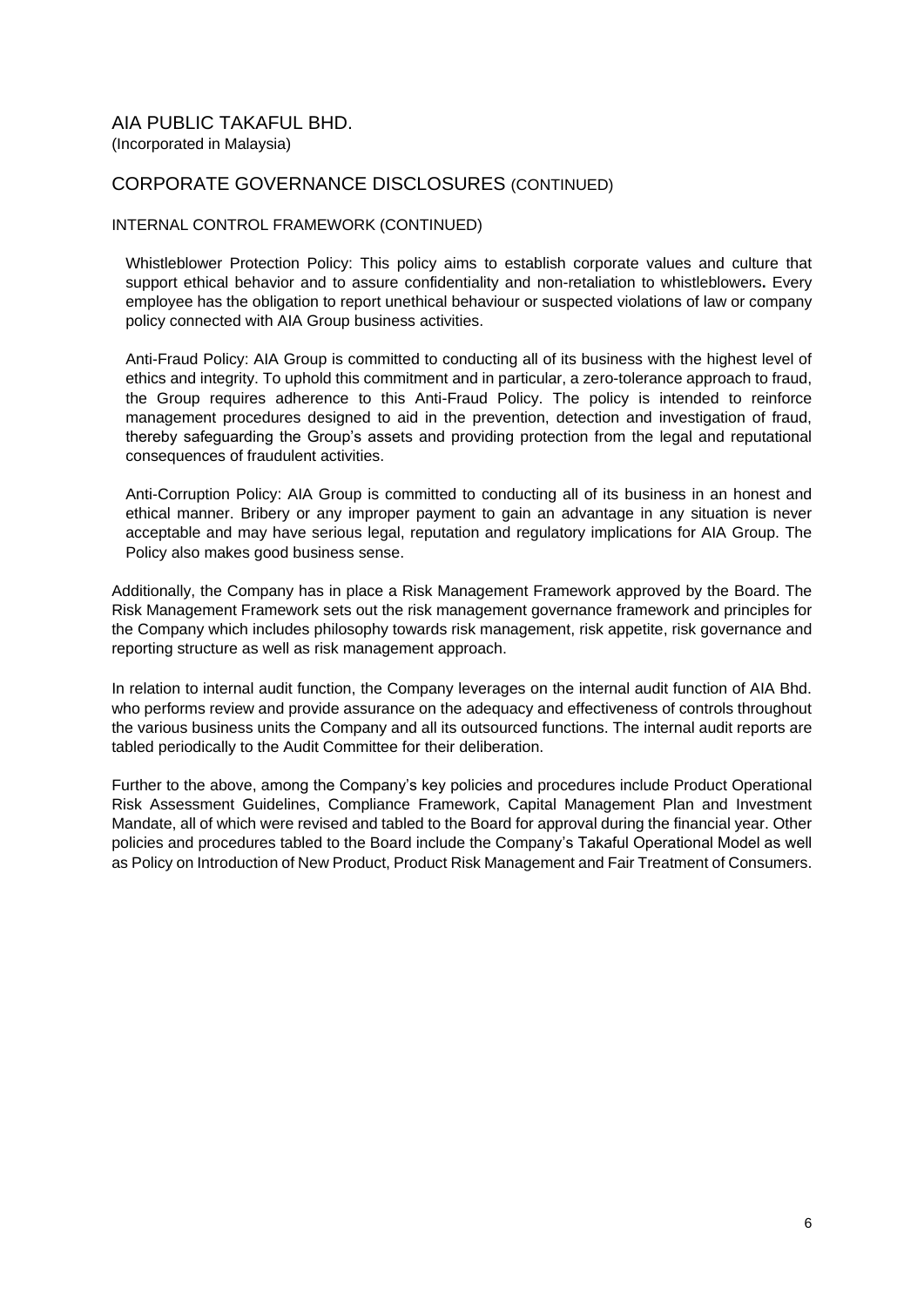## CORPORATE GOVERNANCE DISCLOSURES (CONTINUED)

#### **REMUNERATION**

The AIA Group's Remuneration Guidelines, Philosophy and Standards applies to the Company and guide the design, operation and management of remuneration programmes. The elements of the remuneration policy applied are compensation (fixed and variable), benefits, performance and recognition.

There are 4 Key Senior Officers (KSOs) of the Company, which consists of Appointed Actuary, Head of Finance, Head of Governance & Strategy as well as the Associate Director of Compliance. The KSOs and the Chief Executive Officer forms the senior management of the Company.

The Company conducts yearly Overall Salary Increment (SI), Overall Short Term Incentive (STI) Payout, Long Term Incentive (LTI) Cash Scheme Grant and Nominations and Total Compensation Review (TCR) for the Chief Executive Officer and other KSOs. The yearly exercise were recommended by the Chief Executive Officer (excluding that of the Chief Executive Officer) and reviewed and approved by the Chief Executive Officer of AIA Malaysia and the Regional Chief Executive of AIA. The proposal is then tabled to the Remuneration Committee and the Board for approval.

The remuneration programmes should be market competitive, transparent and within prudent risk limits to attract and retain best talents in financial services industry. The compensation comprises of fixed pay and variable pay. Variable pay refers to discretionary pay or pay-at-risk which is cash based and does not consist of shares or non-cash instrument. Market competitiveness ensures remuneration is aligned with the relevance of the market movement. And that the overall target market position of the Company will be at market median.

Remunerations are determined based on individual performance as well as the Company's performance. The Performance Development Dialogue platform used by the Company in assessing the employees' performance include both "What" and "How". "What" refers to results an employee achieved, aligned with strategic priorities which help achieve the Company's business goal. On the other hand, "How" refers to behaviours an employee demonstrated to achieve the results, guided by the AIA Operating Philosophy of "Doing the Right Thing, In the Right Way, With the Right People and the Results Will Come". Both "What" and "How" are equally important and taken into consideration in determining the employees' remuneration for the financial year.